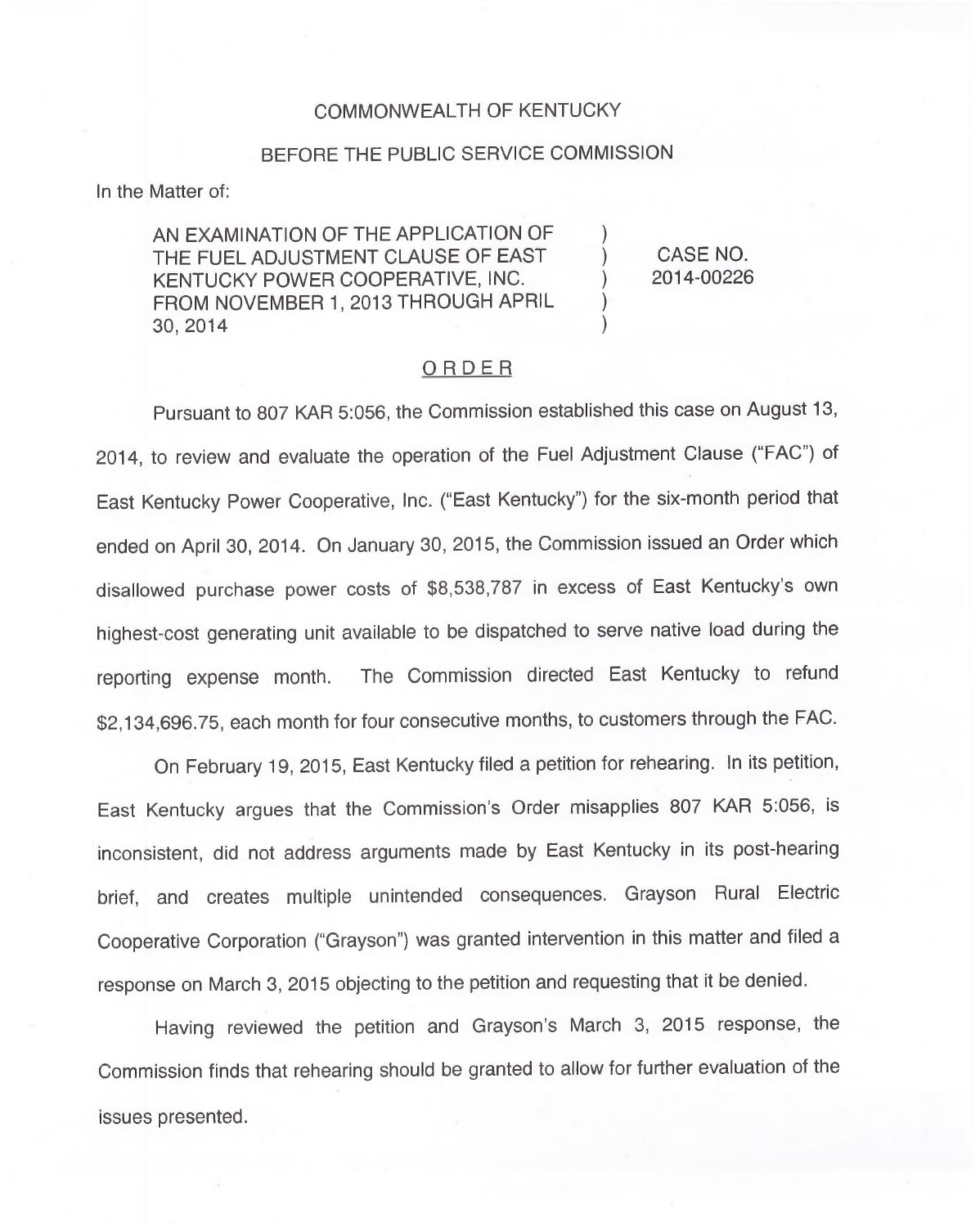IT IS THEREFORE ORDERED that rehearing is granted to allow for further evaluation of the issues presented.

> By the Commission ENTERED **MAR 06 2015** KENTUCKY PUBLIC SERVICE COMMISSION

ATTEST:

Jephanie Bell 6-JD

Executive Director

Case No. 2014-00226